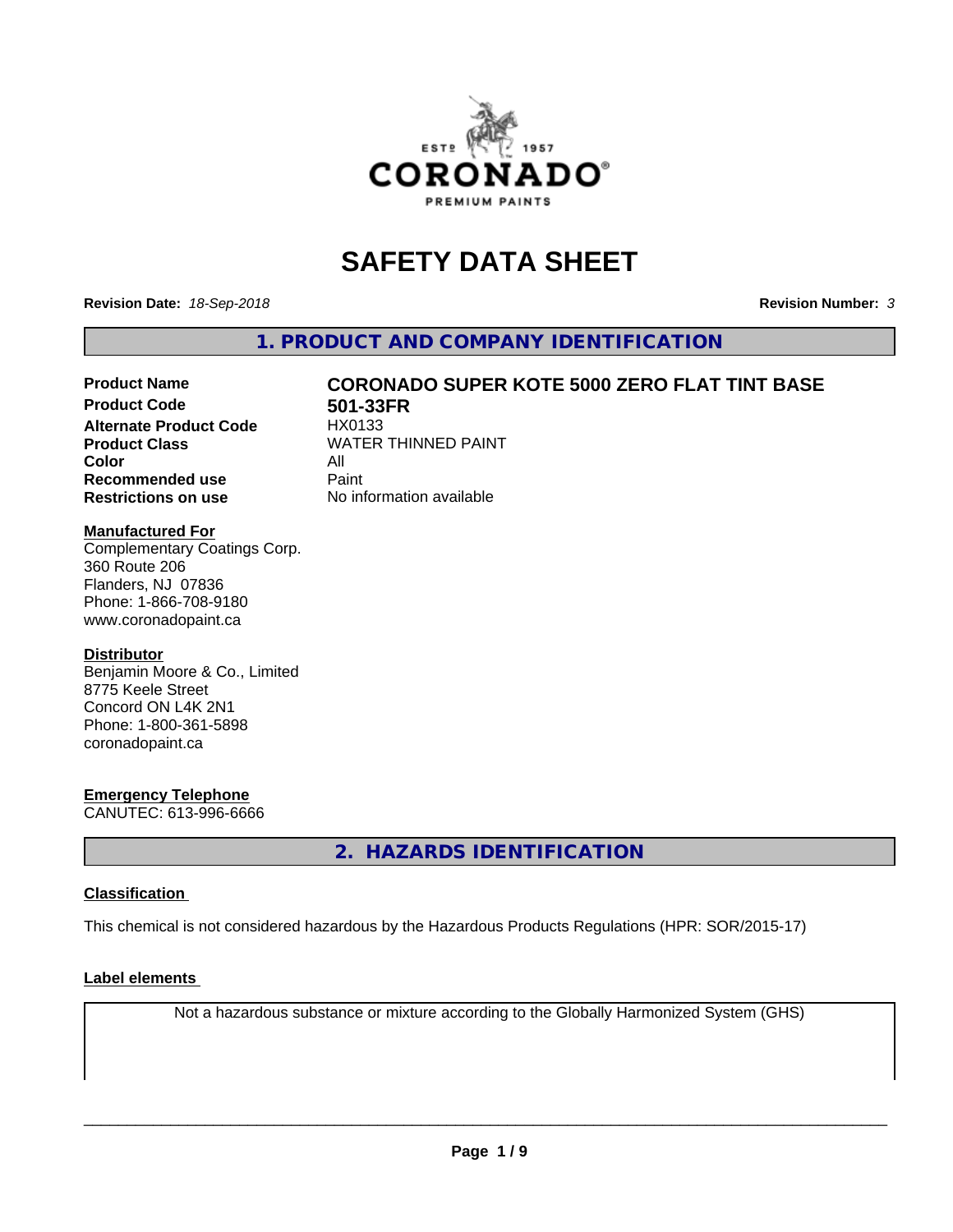**Appearance** liquid

**Odor** little or no odor

**Other information**

No information available

## **3. COMPOSITION INFORMATION ON COMPONENTS**

\_\_\_\_\_\_\_\_\_\_\_\_\_\_\_\_\_\_\_\_\_\_\_\_\_\_\_\_\_\_\_\_\_\_\_\_\_\_\_\_\_\_\_\_\_\_\_\_\_\_\_\_\_\_\_\_\_\_\_\_\_\_\_\_\_\_\_\_\_\_\_\_\_\_\_\_\_\_\_\_\_\_\_\_\_\_\_\_\_\_\_\_\_

| Chemical name      | <b>CAS No.</b> | Weight-% |
|--------------------|----------------|----------|
| Titanium dioxide   | 13463-67-7     | ' - 13%  |
| Diatomaceous earth | 61790-53-2     | $3 - 7%$ |
| Limestone          | 1317-65-3      | $-5%$    |
| Calcium carbonate  | 471-34-1       | $-5%$    |

| 4. FIRST AID MEASURES                                                                                                                                                                     |                                                                                                            |  |  |  |
|-------------------------------------------------------------------------------------------------------------------------------------------------------------------------------------------|------------------------------------------------------------------------------------------------------------|--|--|--|
| <b>General Advice</b>                                                                                                                                                                     | No hazards which require special first aid measures.                                                       |  |  |  |
| <b>Eye Contact</b>                                                                                                                                                                        | Rinse thoroughly with plenty of water for at least 15<br>minutes and consult a physician.                  |  |  |  |
| <b>Skin Contact</b>                                                                                                                                                                       | Wash off immediately with soap and plenty of water while<br>removing all contaminated clothes and shoes.   |  |  |  |
| <b>Inhalation</b>                                                                                                                                                                         | Move to fresh air. If symptoms persist, call a physician.                                                  |  |  |  |
| Ingestion                                                                                                                                                                                 | Clean mouth with water and afterwards drink plenty of<br>water. Consult a physician if necessary.          |  |  |  |
| <b>Most Important Symptoms/Effects</b>                                                                                                                                                    | None known.                                                                                                |  |  |  |
| <b>Notes To Physician</b>                                                                                                                                                                 | Treat symptomatically.                                                                                     |  |  |  |
|                                                                                                                                                                                           | 5. FIRE-FIGHTING MEASURES                                                                                  |  |  |  |
| <b>Suitable Extinguishing Media</b>                                                                                                                                                       | Use extinguishing measures that are appropriate to local<br>circumstances and the surrounding environment. |  |  |  |
| As in any fire, wear self-contained breathing apparatus<br><b>Protective Equipment And Precautions For</b><br>pressure-demand, MSHA/NIOSH (approved or equivalent)<br><b>Firefighters</b> |                                                                                                            |  |  |  |

and full protective gear.

**Specific Hazards Arising From The Chemical Closed containers may rupture if exposed to fire or** extreme heat.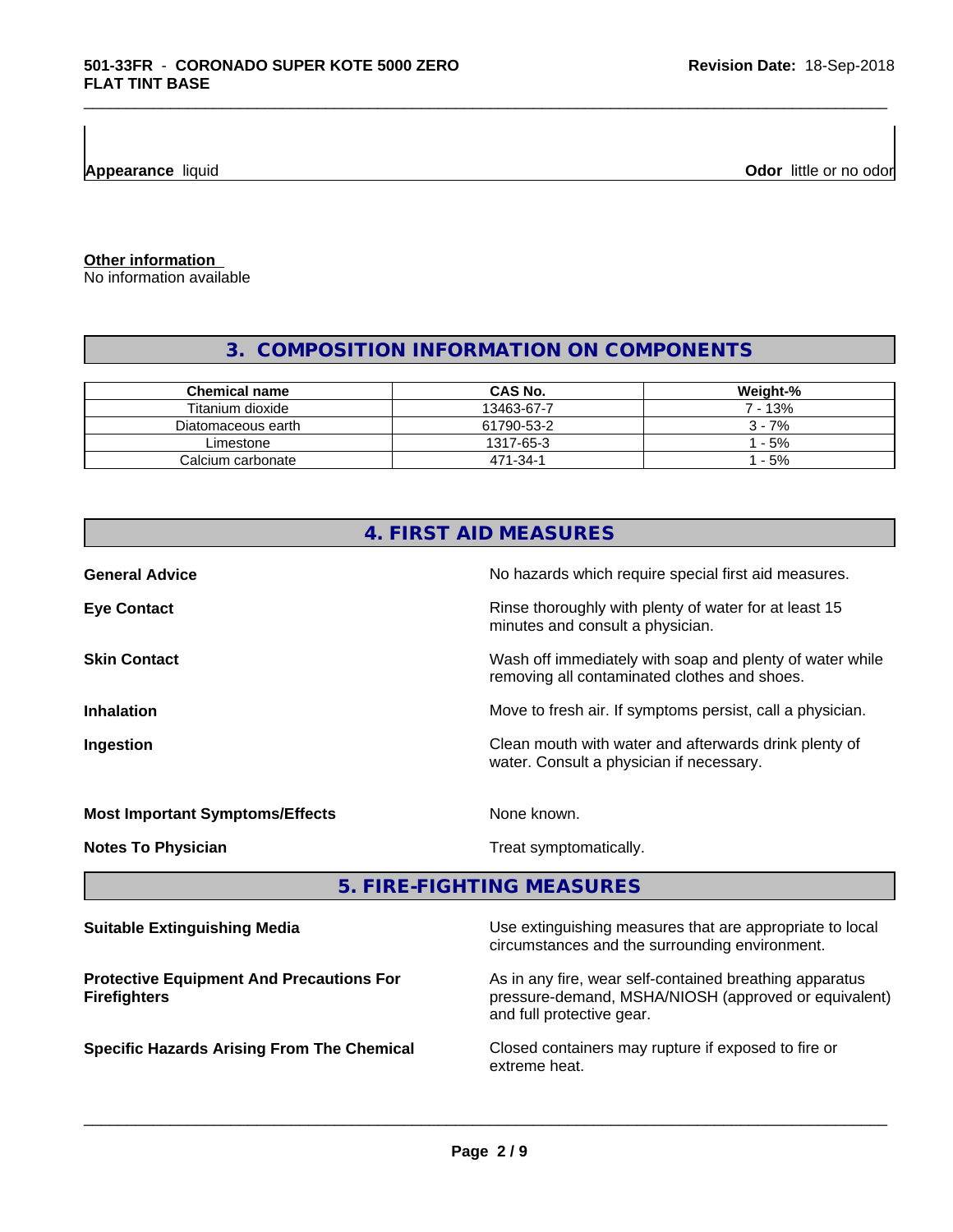| <b>Sensitivity To Mechanical Impact</b>                                          | No                                                      |
|----------------------------------------------------------------------------------|---------------------------------------------------------|
| <b>Sensitivity To Static Discharge</b>                                           | No.                                                     |
| <b>Flash Point Data</b><br>Flash Point (°F)<br>Flash Point (°C)<br><b>Method</b> | Not applicable<br>Not applicable<br>Not applicable      |
| <b>Flammability Limits In Air</b>                                                |                                                         |
| Lower flammability limit:<br><b>Upper flammability limit:</b>                    | Not applicable<br>Not applicable                        |
| <b>NFPA</b><br>Health: 1<br><b>Flammability: 0</b>                               | <b>Special: Not Applicable</b><br><b>Instability: 0</b> |
| <b>NFPA Legend</b>                                                               |                                                         |

\_\_\_\_\_\_\_\_\_\_\_\_\_\_\_\_\_\_\_\_\_\_\_\_\_\_\_\_\_\_\_\_\_\_\_\_\_\_\_\_\_\_\_\_\_\_\_\_\_\_\_\_\_\_\_\_\_\_\_\_\_\_\_\_\_\_\_\_\_\_\_\_\_\_\_\_\_\_\_\_\_\_\_\_\_\_\_\_\_\_\_\_\_

- 0 Not Hazardous
- 1 Slightly
- 2 Moderate
- 3 High
- 4 Severe

*The ratings assigned are only suggested ratings, the contractor/employer has ultimate responsibilities for NFPA ratings where this system is used.*

*Additional information regarding the NFPA rating system is available from the National Fire Protection Agency (NFPA) at www.nfpa.org.*

#### **6. ACCIDENTAL RELEASE MEASURES**

| <b>Personal Precautions</b>      | Avoid contact with skin, eyes and clothing. Ensure<br>adequate ventilation.                          |
|----------------------------------|------------------------------------------------------------------------------------------------------|
| <b>Other Information</b>         | Prevent further leakage or spillage if safe to do so.                                                |
| <b>Environmental precautions</b> | See Section 12 for additional Ecological Information.                                                |
| <b>Methods for Cleaning Up</b>   | Soak up with inert absorbent material. Sweep up and<br>shovel into suitable containers for disposal. |

**7. HANDLING AND STORAGE**

Handling **Handling Avoid contact with skin, eyes and clothing. Avoid breathing Handling** vapors, spray mists or sanding dust. In case of insufficient ventilation, wear suitable respiratory equipment. **Storage Keep container tightly closed. Keep out of the reach of the reach of the reach of the reach of the reach of the reach of the reach of the reach of the reach of the reach of the reach of the reach of the reach of** children. **Incompatible Materials Incompatible Materials No information available** 

## **8. EXPOSURE CONTROLS/PERSONAL PROTECTION**

**Exposure Limits**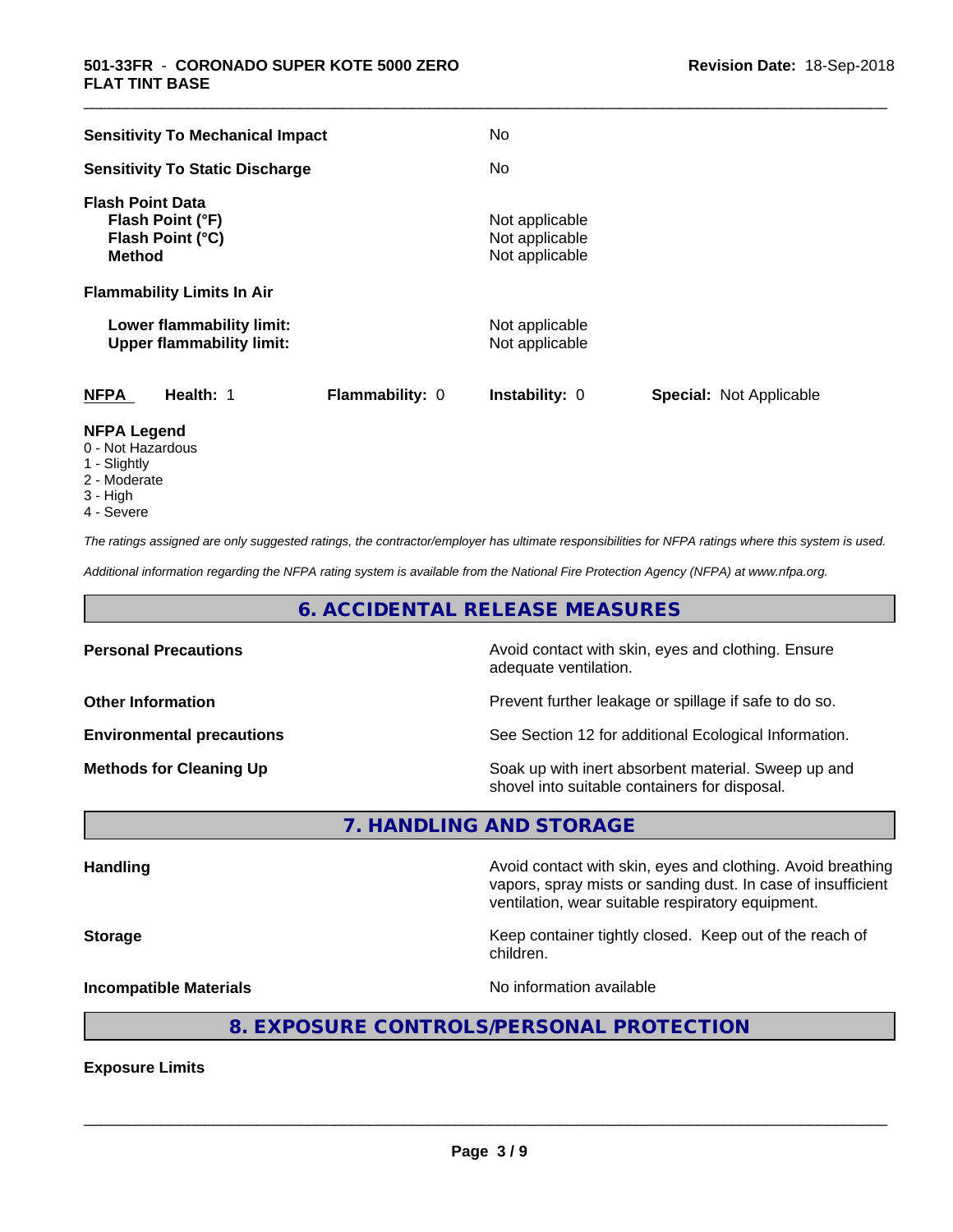| <b>Chemical name</b> | <b>ACGIH TLV</b>  | <b>Alberta</b>            | <b>British Columbia</b>                                                     | <b>Ontario</b>    | Quebec                      |
|----------------------|-------------------|---------------------------|-----------------------------------------------------------------------------|-------------------|-----------------------------|
| Titanium dioxide     | 10 mg/m $3$ - TWA | 10 mg/m $3$ - TWA         | 10 mg/m $3$ - TWA<br>$3 \text{ mg/m}^3$ - TWA                               | 10 mg/m $3$ - TWA | 10 mg/m $3$ - TWAEV         |
| Diatomaceous earth   | N/E               | N/E                       | $4 \text{ mg/m}^3$ - TWA<br>1.5 mg/m <sup>3</sup> - TWA                     | N/E               | $6 \text{ mg/m}^3$ - TWAEV  |
| Limestone            | N/E               | 10 mg/m $3$ - TWA         | 10 mg/m $3$ - TWA<br>$3 \text{ mg/m}^3$ - TWA<br>$20 \text{ mg/m}^3$ - STEL | N/E               | 10 mg/m $3$ - TWAEV         |
| Calcium carbonate    | N/E               | $10 \text{ ma/m}^3$ - TWA | N/E                                                                         | N/E               | $10 \text{ ma/m}^3$ - TWAEV |

\_\_\_\_\_\_\_\_\_\_\_\_\_\_\_\_\_\_\_\_\_\_\_\_\_\_\_\_\_\_\_\_\_\_\_\_\_\_\_\_\_\_\_\_\_\_\_\_\_\_\_\_\_\_\_\_\_\_\_\_\_\_\_\_\_\_\_\_\_\_\_\_\_\_\_\_\_\_\_\_\_\_\_\_\_\_\_\_\_\_\_\_\_

#### **Legend**

ACGIH - American Conference of Governmental Industrial Hygienists Alberta - Alberta Occupational Exposure Limits British Columbia - British Columbia Occupational Exposure Limits Ontario - Ontario Occupational Exposure Limits Quebec - Quebec Occupational Exposure Limits N/E - Not established

# **Personal Protective Equipment**

**Engineering Measures Ensure adequate ventilation, especially in confined areas.** 

**Eye/Face Protection** Safety glasses with side-shields. **Skin Protection Protection Protective gloves and impervious clothing. Respiratory Protection In case of insufficient ventilation wear suitable respiratory** equipment.

**Hygiene Measures Avoid contact with skin, eyes and clothing. Remove and Avoid contact with skin, eyes and clothing. Remove and Avoid contact with skin, eyes and clothing. Remove and** wash contaminated clothing before re-use. Wash thoroughly after handling.

#### **9. PHYSICAL AND CHEMICAL PROPERTIES**

**Appearance** liquid **Odor** little or no odor **Odor Threshold No information available No information available Density (lbs/gal)** 10.4 - 10.8 **Specific Gravity** 1.25 - 1.29 **pH pH**  $\blacksquare$ **Viscosity (cps)** No information available **Solubility(ies)** No information available **Water solubility Water solubility Water solubility Water solubility Water solubility Water solution Evaporation Rate Conservation Rate** No information available valuable valuable valuable valuable valuable valuable valuable valuable **Vapor** pressure @20 °C (kPa) **Vapor density Vapor density No information available Wt. % Solids** 35 - 45 **Vol. % Solids Wt. % Volatiles** 55 - 65 **Vol. % Volatiles** 70 - 80 **VOC Regulatory Limit (g/L)** < 5 **Boiling Point (°F)** 212 **Boiling Point (°C)** 100 **Freezing Point (°F)** 32 **Freezing Point (°C)** 0 **Flash Point (°F)** Not applicable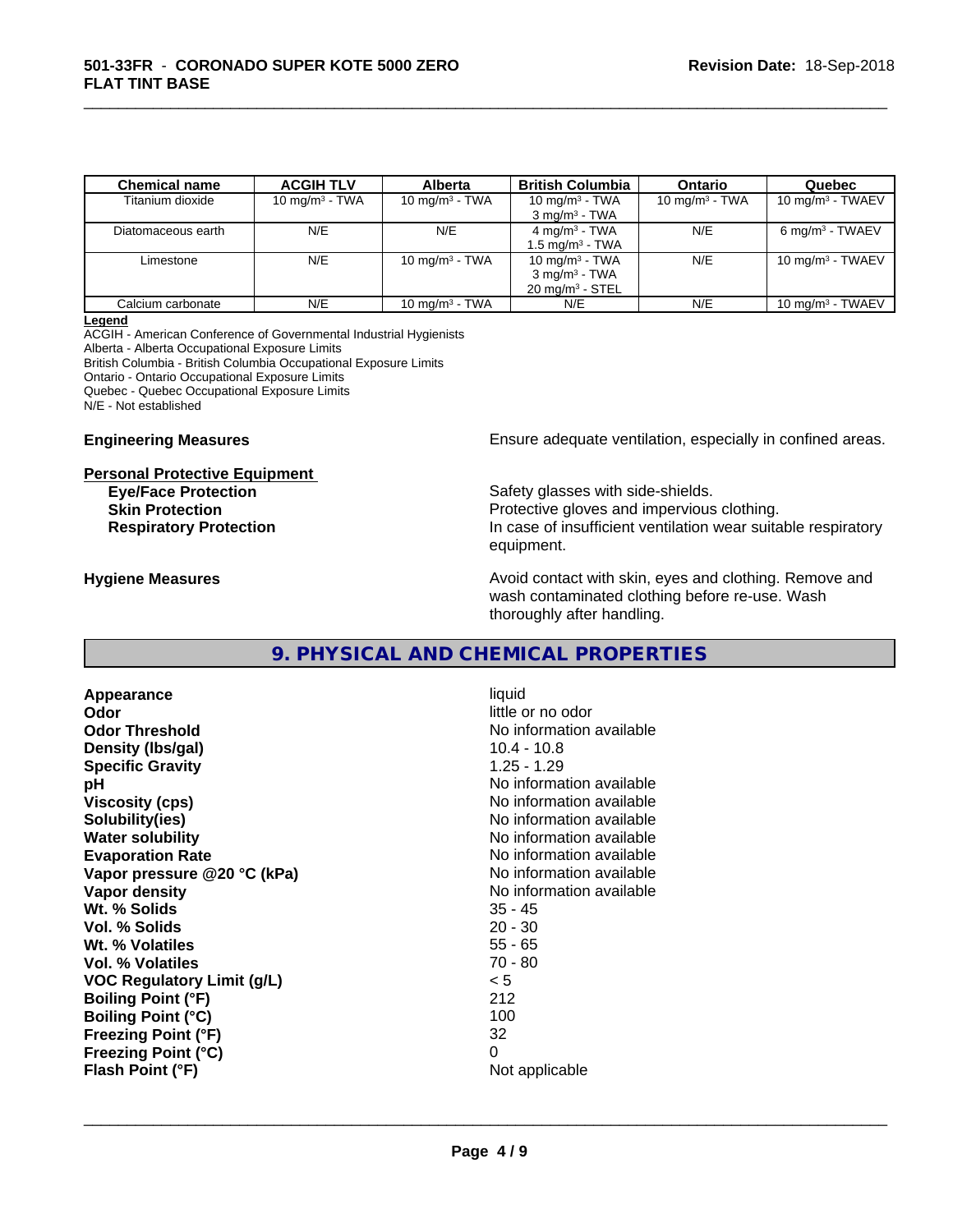#### **Flash Point (°C)**<br> **Method** Not applicable<br> **Method** Not applicable **Flammability (solid, gas)**<br> **Commability limit:**<br>
Upper flammability limit:<br>
Not applicable **Upper flammability limit:**<br> **Lower flammability limit:**<br>
Not applicable<br>
Not applicable **Lower flammability limit:**<br> **Autoignition Temperature (°F)**<br>
Mo information available **Autoignition Temperature (°F) Autoignition Temperature (°C)**<br> **Decomposition Temperature (°F)** No information available **Decomposition Temperature (°F)** No information available<br> **Decomposition Temperature (°C)** No information available **Decomposition Temperature (°C) Partition coefficient Contract Contract Contract Contract Contract Contract Contract Contract Contract Contract Contract Contract Contract Contract Contract Contract Contract Contract Contract Contract Contract Contract**

**Not applicable**<br>Not applicable

\_\_\_\_\_\_\_\_\_\_\_\_\_\_\_\_\_\_\_\_\_\_\_\_\_\_\_\_\_\_\_\_\_\_\_\_\_\_\_\_\_\_\_\_\_\_\_\_\_\_\_\_\_\_\_\_\_\_\_\_\_\_\_\_\_\_\_\_\_\_\_\_\_\_\_\_\_\_\_\_\_\_\_\_\_\_\_\_\_\_\_\_\_

#### **10. STABILITY AND REACTIVITY**

| <b>Reactivity</b>                       | Not Applicable                           |
|-----------------------------------------|------------------------------------------|
| <b>Chemical Stability</b>               | Stable under normal conditions.          |
| <b>Conditions to avoid</b>              | Prevent from freezing.                   |
| <b>Incompatible Materials</b>           | No materials to be especially mentioned. |
| <b>Hazardous Decomposition Products</b> | None under normal use.                   |
| Possibility of hazardous reactions      | None under normal conditions of use.     |

### **11. TOXICOLOGICAL INFORMATION**

**Product Information Information on likely routes of exposure**

**Acute Toxicity** 

**Principal Routes of Exposure Exposure** Eye contact, skin contact and inhalation.

**Product Information Intervention No information available** 

 $\overline{\phantom{a}}$  ,  $\overline{\phantom{a}}$  ,  $\overline{\phantom{a}}$  ,  $\overline{\phantom{a}}$  ,  $\overline{\phantom{a}}$  ,  $\overline{\phantom{a}}$  ,  $\overline{\phantom{a}}$  ,  $\overline{\phantom{a}}$  ,  $\overline{\phantom{a}}$  ,  $\overline{\phantom{a}}$  ,  $\overline{\phantom{a}}$  ,  $\overline{\phantom{a}}$  ,  $\overline{\phantom{a}}$  ,  $\overline{\phantom{a}}$  ,  $\overline{\phantom{a}}$  ,  $\overline{\phantom{a}}$ 

#### **Symptoms** related to the physical, chemical and toxicological characteristics

**Symptoms** No information available

**Delayed and immediate effects as well as chronic effects from short and long-term exposure**

| Eye contact                  | May cause slight irritation                              |
|------------------------------|----------------------------------------------------------|
| <b>Skin contact</b>          | Substance may cause slight skin irritation. Prolonged or |
|                              | repeated contact may dry skin and cause irritation.      |
| <b>Inhalation</b>            | May cause irritation of respiratory tract.               |
| Ingestion                    | Ingestion may cause gastrointestinal irritation, nausea, |
|                              | vomiting and diarrhea.                                   |
| <b>Sensitization</b>         | No information available.                                |
| <b>Neurological Effects</b>  | No information available.                                |
| <b>Mutagenic Effects</b>     | No information available.                                |
| <b>Reproductive Effects</b>  | No information available.                                |
| <b>Developmental Effects</b> | No information available.                                |
|                              |                                                          |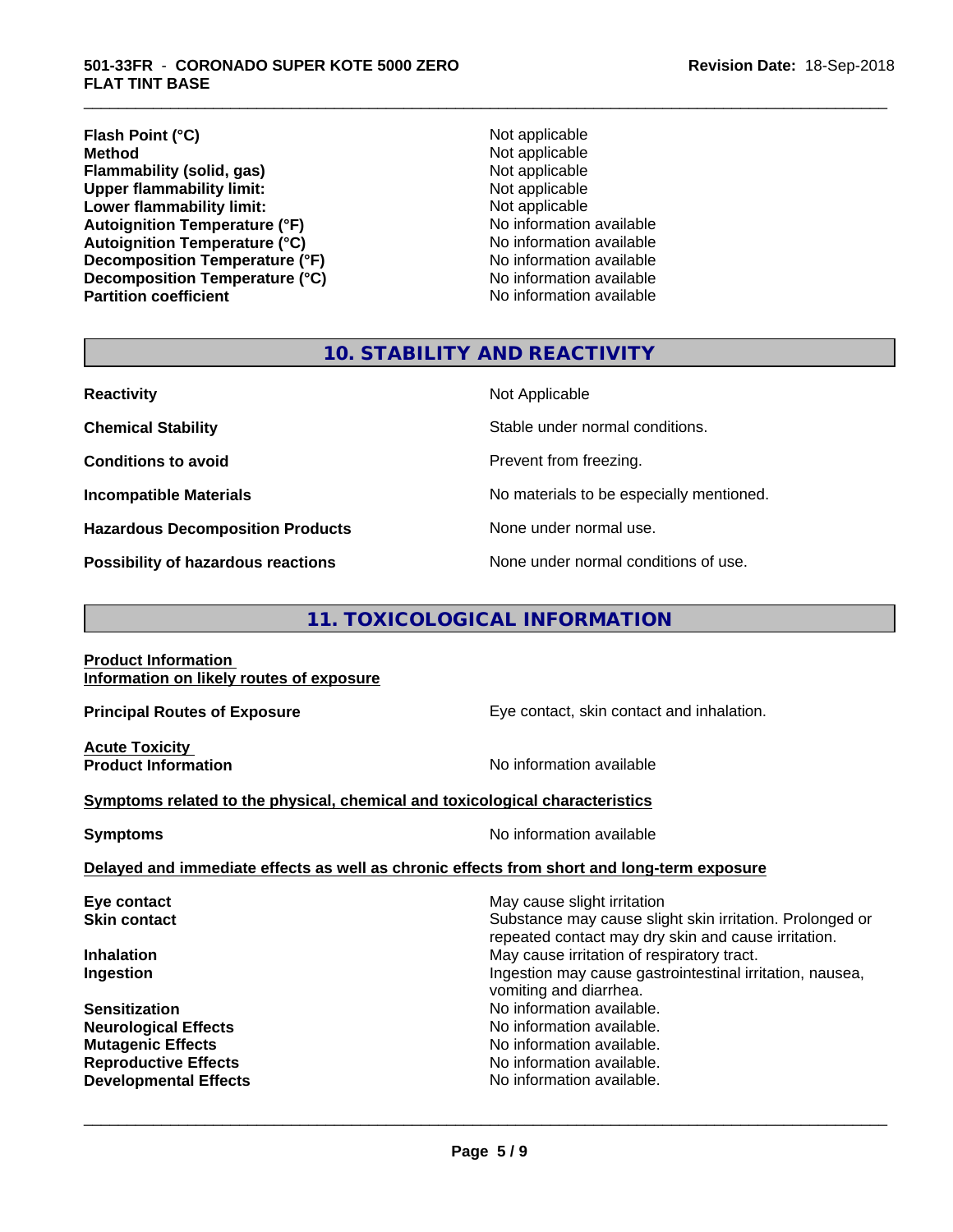#### **Target organ effects No information available.**<br> **STOT - single exposure No information available. STOT -** single exposure<br> **STOT -** repeated exposure<br>
No information available. **STOT - repeated exposure and intervals and information available.**<br> **Other adverse effects CONFING ACCOUNTER CONFING AVAILA No information available. Other adverse effects Aspiration Hazard Aspiration Hazard No information available.**

\_\_\_\_\_\_\_\_\_\_\_\_\_\_\_\_\_\_\_\_\_\_\_\_\_\_\_\_\_\_\_\_\_\_\_\_\_\_\_\_\_\_\_\_\_\_\_\_\_\_\_\_\_\_\_\_\_\_\_\_\_\_\_\_\_\_\_\_\_\_\_\_\_\_\_\_\_\_\_\_\_\_\_\_\_\_\_\_\_\_\_\_\_

**Numerical measures of toxicity**

**The following values are calculated based on chapter 3.1 of the GHS document**

**ATEmix (oral)** 22571 mg/kg

#### **Component Information**

Titanium dioxide LD50 Oral: > 10000 mg/kg (Rat) Calcium carbonate LD50 Oral: 6450 mg/kg (Rat)

#### **Chronic Toxicity**

#### **Carcinogenicity**

*The information below indicateswhether each agency has listed any ingredient as a carcinogen:.*

| <b>Chemical name</b>  | IARC                                | <b>NTP</b> |
|-----------------------|-------------------------------------|------------|
|                       | $2B -$<br>Possible Human Carcinogen |            |
| Titanium J<br>dioxide |                                     |            |

• Although IARC has classified titanium dioxide as possibly carcinogenic to humans (2B), their summary concludes: "No significant exposure to titanium dioxide is thought to occur during the use of products in which titanium dioxide is bound to other materials, such as paint."

#### **Legend**

IARC - International Agency for Research on Cancer NTP - National Toxicity Program OSHA - Occupational Safety & Health Administration

**12. ECOLOGICAL INFORMATION**

#### **Ecotoxicity Effects**

The environmental impact of this product has not been fully investigated.

#### **Product Information**

#### **Acute Toxicity to Fish**

No information available

#### **Acute Toxicity to Aquatic Invertebrates**

No information available

#### **Acute Toxicity to Aquatic Plants**

No information available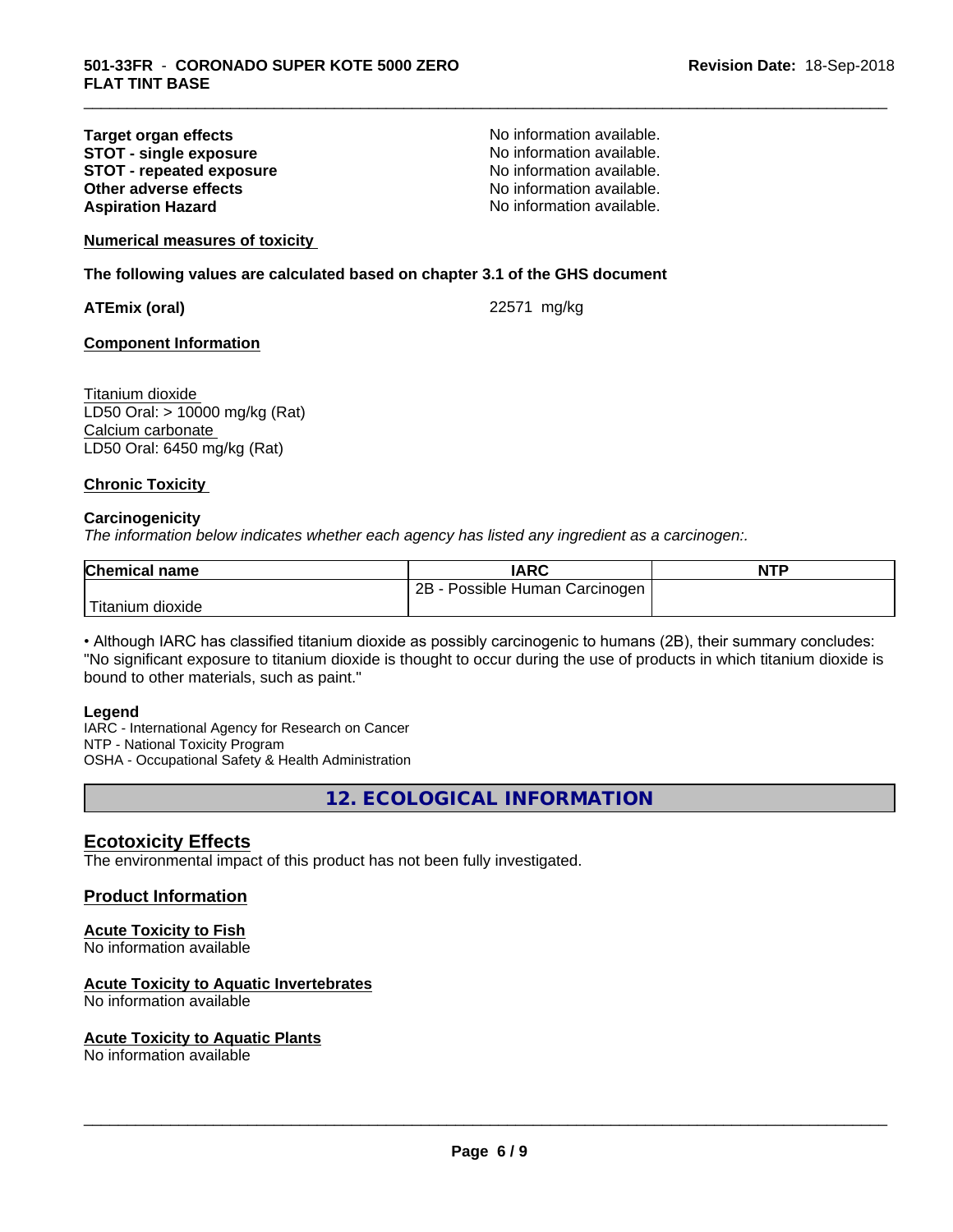#### **Persistence / Degradability**

No information available.

#### **Bioaccumulation**

No information available.

#### **Mobility in Environmental Media**

No information available.

#### **Ozone**

No information available

#### **Component Information**

#### **Acute Toxicity to Fish**

Titanium dioxide  $LCS0:$  > 1000 mg/L (Fathead Minnow - 96 hr.)

#### **Acute Toxicity to Aquatic Invertebrates**

No information available

#### **Acute Toxicity to Aquatic Plants**

No information available

#### **13. DISPOSAL CONSIDERATIONS**

\_\_\_\_\_\_\_\_\_\_\_\_\_\_\_\_\_\_\_\_\_\_\_\_\_\_\_\_\_\_\_\_\_\_\_\_\_\_\_\_\_\_\_\_\_\_\_\_\_\_\_\_\_\_\_\_\_\_\_\_\_\_\_\_\_\_\_\_\_\_\_\_\_\_\_\_\_\_\_\_\_\_\_\_\_\_\_\_\_\_\_\_\_

**Waste Disposal Method Dispose of in accordance with federal, state, provincial,** and local regulations. Local requirements may vary, consult your sanitation department or state-designated environmental protection agency for more disposal options.

#### **14. TRANSPORT INFORMATION**

**TDG** Not regulated

#### **ICAO / IATA** Not regulated

**IMDG / IMO** Not regulated

 $\overline{\phantom{a}}$  ,  $\overline{\phantom{a}}$  ,  $\overline{\phantom{a}}$  ,  $\overline{\phantom{a}}$  ,  $\overline{\phantom{a}}$  ,  $\overline{\phantom{a}}$  ,  $\overline{\phantom{a}}$  ,  $\overline{\phantom{a}}$  ,  $\overline{\phantom{a}}$  ,  $\overline{\phantom{a}}$  ,  $\overline{\phantom{a}}$  ,  $\overline{\phantom{a}}$  ,  $\overline{\phantom{a}}$  ,  $\overline{\phantom{a}}$  ,  $\overline{\phantom{a}}$  ,  $\overline{\phantom{a}}$ 

#### **15. REGULATORY INFORMATION**

#### **International Inventories**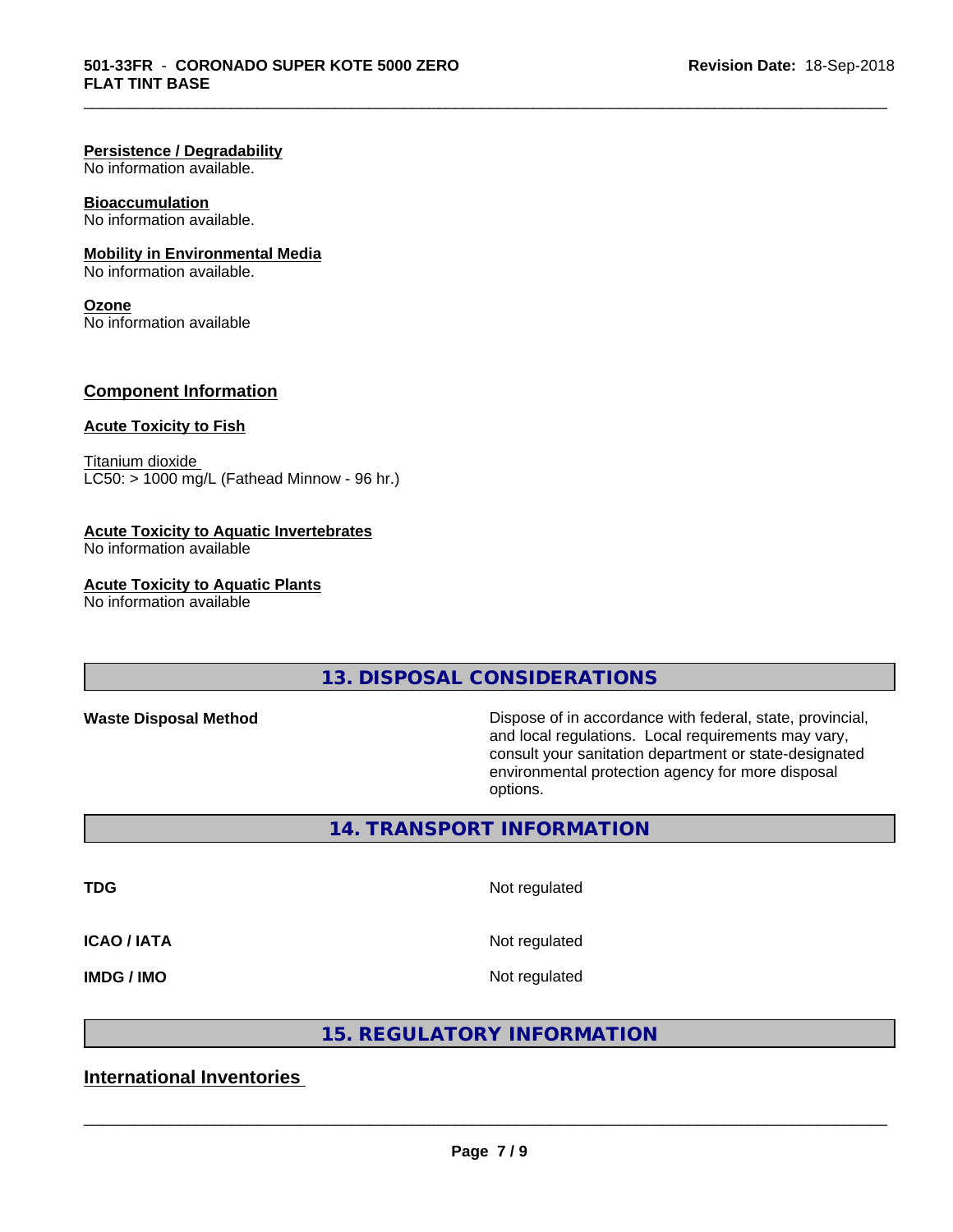| <b>TSCA: United States</b> | Yes - All components are listed or exempt. |
|----------------------------|--------------------------------------------|
| <b>DSL: Canada</b>         | Yes - All components are listed or exempt. |

#### **National Pollutant Release Inventory (NPRI)**

#### **NPRI Parts 1- 4**

This product contains the following Parts 1-4 NPRI chemicals:

*None*

#### **NPRI Part 5**

This product contains the following NPRI Part 5 Chemicals:

*None*

#### **WHMIS Regulatory Status**

This product has been classified in accordance with the hazard criteria of the Hazardous Products Regulations (HPR) and the SDS contains all the information required by the HPR.

\_\_\_\_\_\_\_\_\_\_\_\_\_\_\_\_\_\_\_\_\_\_\_\_\_\_\_\_\_\_\_\_\_\_\_\_\_\_\_\_\_\_\_\_\_\_\_\_\_\_\_\_\_\_\_\_\_\_\_\_\_\_\_\_\_\_\_\_\_\_\_\_\_\_\_\_\_\_\_\_\_\_\_\_\_\_\_\_\_\_\_\_\_

| <b>16. OTHER INFORMATION</b>                                                                                                                                                                                |           |  |                                                                            |                      |                                                                                                                                                                                                                                                                                                                                                                                                                                                                                                                                                                              |
|-------------------------------------------------------------------------------------------------------------------------------------------------------------------------------------------------------------|-----------|--|----------------------------------------------------------------------------|----------------------|------------------------------------------------------------------------------------------------------------------------------------------------------------------------------------------------------------------------------------------------------------------------------------------------------------------------------------------------------------------------------------------------------------------------------------------------------------------------------------------------------------------------------------------------------------------------------|
| HMIS -                                                                                                                                                                                                      | Health: 1 |  | <b>Flammability: 0</b>                                                     | <b>Reactivity: 0</b> | $PPE: -$                                                                                                                                                                                                                                                                                                                                                                                                                                                                                                                                                                     |
| <b>HMIS Legend</b><br>0 - Minimal Hazard<br>1 - Slight Hazard<br>2 - Moderate Hazard<br>3 - Serious Hazard<br>4 - Severe Hazard<br>* - Chronic Hazard<br>present under the actual normal conditions of use. |           |  | X - Consult your supervisor or S.O.P. for "Special" handling instructions. |                      | Note: The PPE rating has intentionally been left blank. Choose appropriate PPE that will protect employees from the hazards the material will                                                                                                                                                                                                                                                                                                                                                                                                                                |
|                                                                                                                                                                                                             |           |  |                                                                            |                      | Caution: HMIS® ratings are based on a 0-4 rating scale, with 0 representing minimal hazards or risks, and 4 representing significant hazards or<br>risks. Although HMIS® ratings are not required on MSDSs under 29 CFR 1910.1200, the preparer, has chosen to provide them. HMIS® ratings are<br>to be used only in conjunction with a fully implemented HMIS® program by workers who have received appropriate HMIS® training. HMIS® is a<br>registered trade and service mark of the NPCA. HMIS® materials may be purchased exclusively from J. J. Keller (800) 327-6868. |

 **WARNING!** If you scrape, sand, or remove old paint, you may release lead dust. LEAD IS TOXIC. EXPOSURE TO LEAD DUST CAN CAUSE SERIOUS ILLNESS, SUCH AS BRAIN DAMAGE, ESPECIALLY IN CHILDREN. PREGNANT WOMEN SHOULD ALSO AVOID EXPOSURE. Wear a NIOSH approved respirator to control lead exposure. Clean up carefully with a HEPA vacuum and a wet mop. Before you start, find out how to protect yourself and your family by logging onto Health Canada @

http://www.hc-sc.gc.ca/ewh-semt/contaminants/lead-plomb/asked\_questions-questions\_posees-eng.php.

**Prepared By** Product Stewardship Department Benjamin Moore & Co.